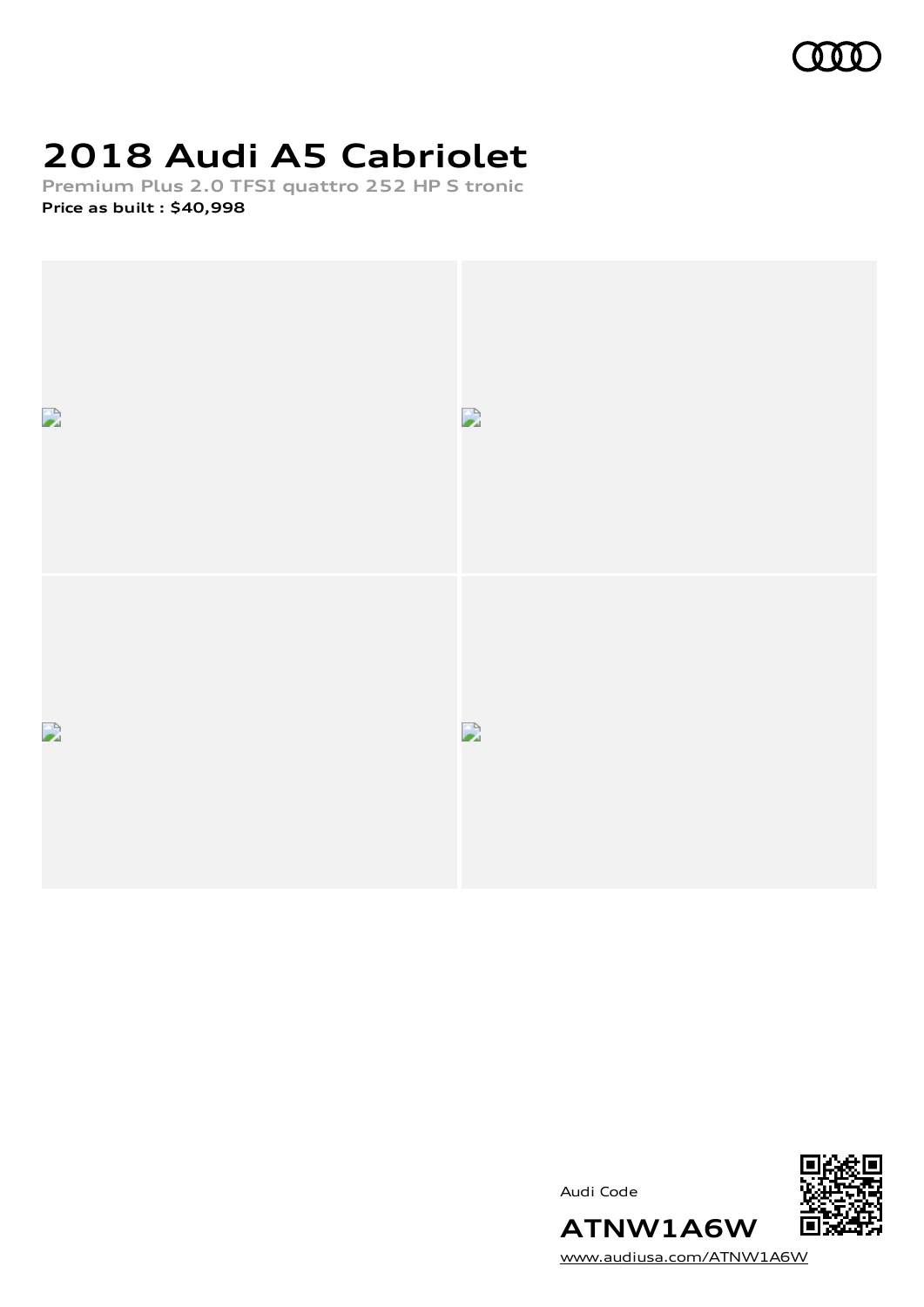# **Summary**

### **Audi 2018 Audi A5 Cabriolet** Premium Plus 2.0 TFSI quattro 252 HP S tronic

**Price as buil[t](#page-7-0)** \$40,998

## **Exterior colour**

Glacier White metallicBlack roof

# $\overline{\phantom{a}}$

## **Further Information**

|                 | N٥           |  |
|-----------------|--------------|--|
| Mileage         | 48,136 miles |  |
| Type of vehicle | Used car     |  |

**Warranty**

### **Interior colour**

| black |
|-------|
| black |
| black |
| black |
|       |

### **Audi Code** ATNW1A6W

**Your configuration on www.audiusa.com** [www.audiusa.com/ATNW1A6W](https://www.audiusa.com/ATNW1A6W)

**Commission number** 69c737f50a0e09af5ee7

## **Technical Specifications**

| Engine type                  | Inline four-cylinder                         |
|------------------------------|----------------------------------------------|
| stroke                       | Displacement/Bore and 1984/82.5 x 92.8 cc/mm |
| Torque                       | 273 @ 1,600-4,500 lb-ft@rpm                  |
| Top track speed              | 130 mph mph                                  |
| Acceleration (0 - 60<br>mph) | 6.0 seconds seconds                          |
| Recommended fuel             | Premium                                      |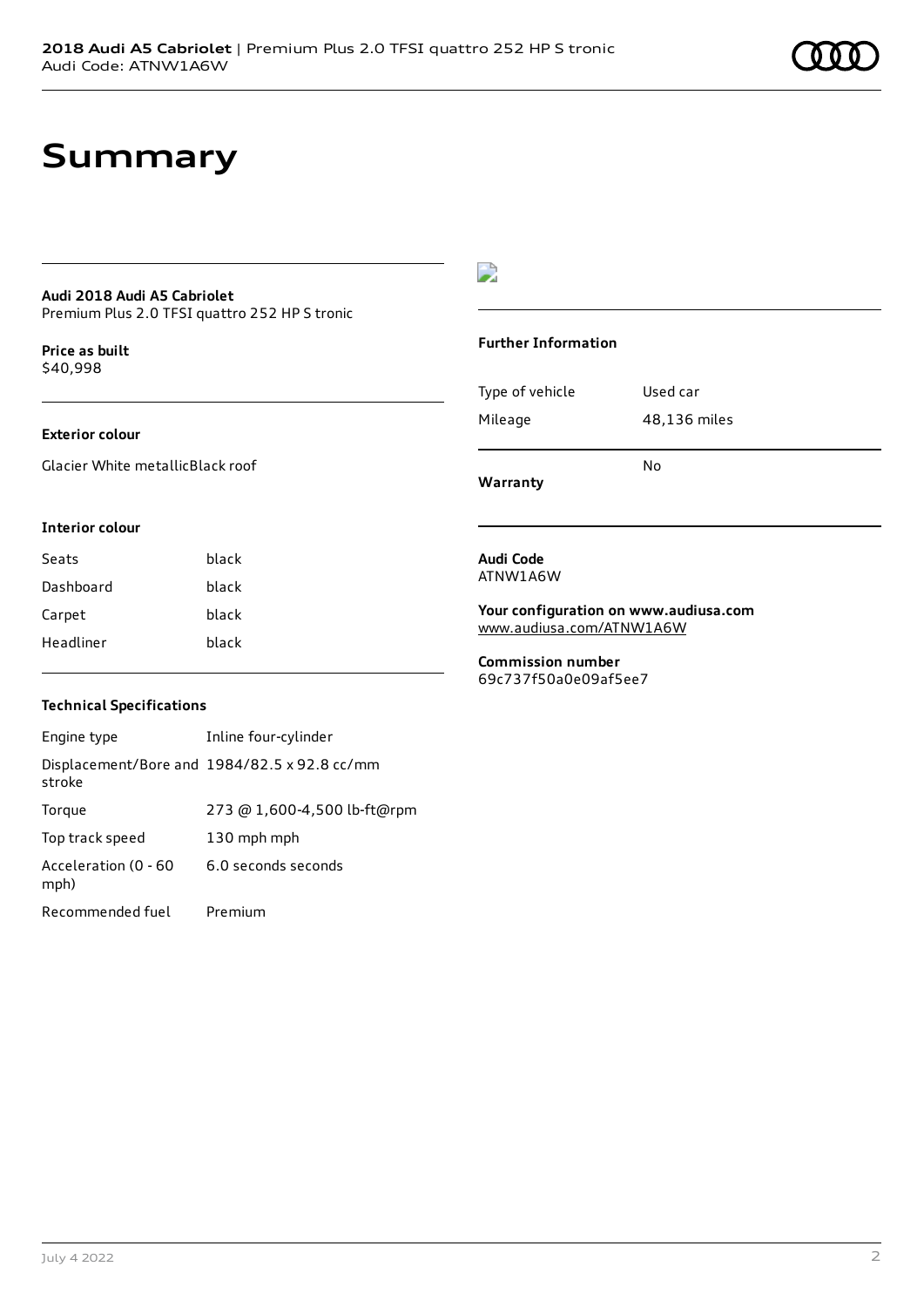

# **Standard features**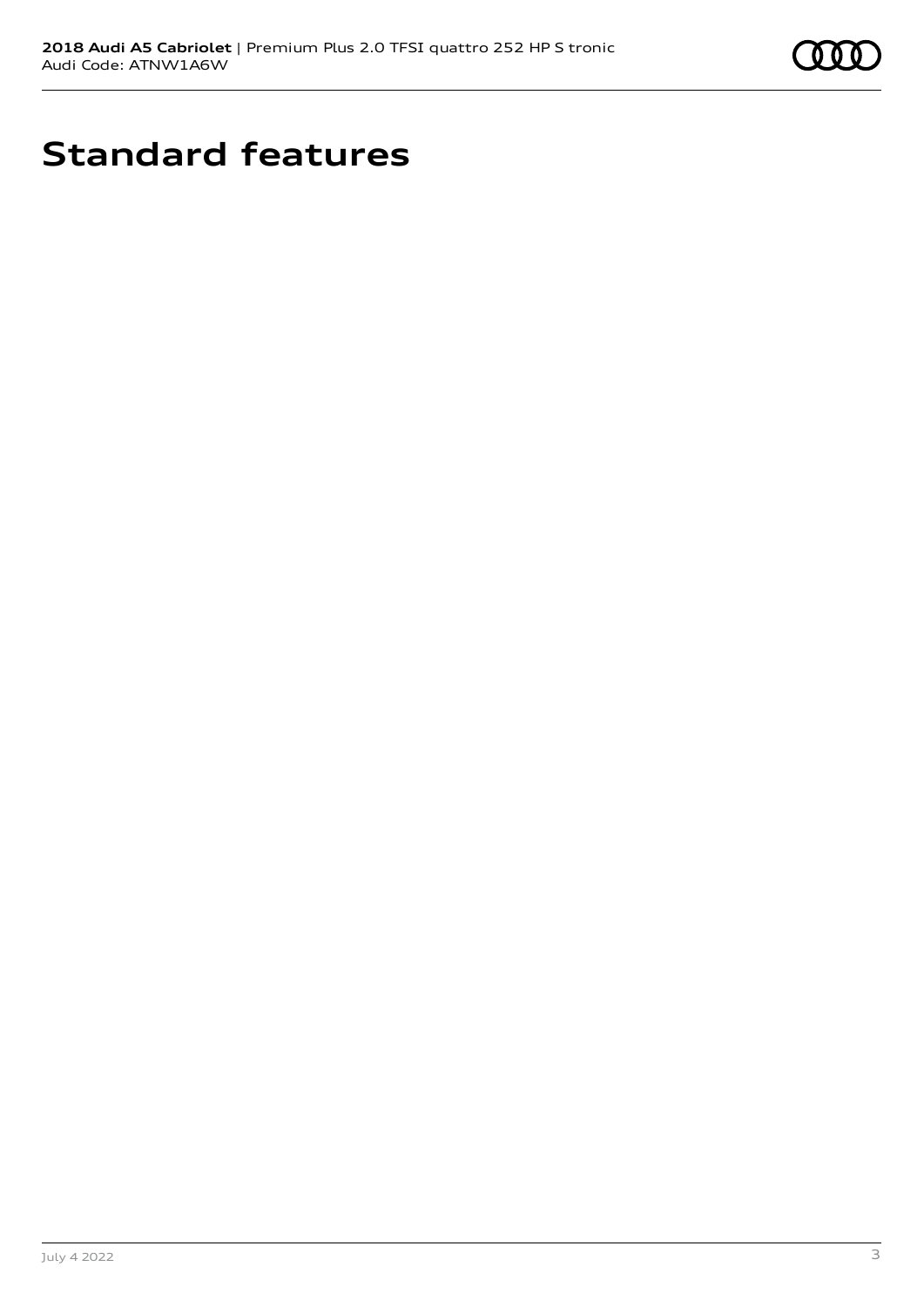# **Dealer remarks**

CARFAX One-Owner. 2018 Audi A5 Glacier White Metallic/Black Roof 2.0T Premium Plus quattro quattro 7-Speed Automatic S tronic 2.0L 4-Cylinder TFSI Bluetooth Hands Free Phone, Apple Carplay / Android Auto, All Wheel Drive / AWD, Cruise Control, Leather Seats, Heated Seats, Blind Spot Assist, quattro, Black w/Leather Seating Surfaces, 12.3" LCD Display Audi Virtual Cockpit, Alarm System w/Motion Sensors, Audi Advanced Key, Audi MMI Navigation Plus w/MMI Touch, Audi Side Assist, Convenience Package, Driver Seat Memory, Full LED Headlights, Heated Auto-Dimming Power Ext Mirrors w/Memory, Heated Auto-Dimming Power/Memory Exterior Mirrors, Heated Front Seats, Navigation & Telematics Package, Navigation System, Parking System Plus (Front/Rear Acoustic Sensors), Premium Plus, Rear Audi Pre Sense, SiriusXM All Access Service.

Recent Arrival! 24/34 City/Highway MPG

Awards:

\* 2018 KBB.com 10 Most Awarded Brands

Prices Exclude Tax, Tag, Title, and Documentation Fee of \$698.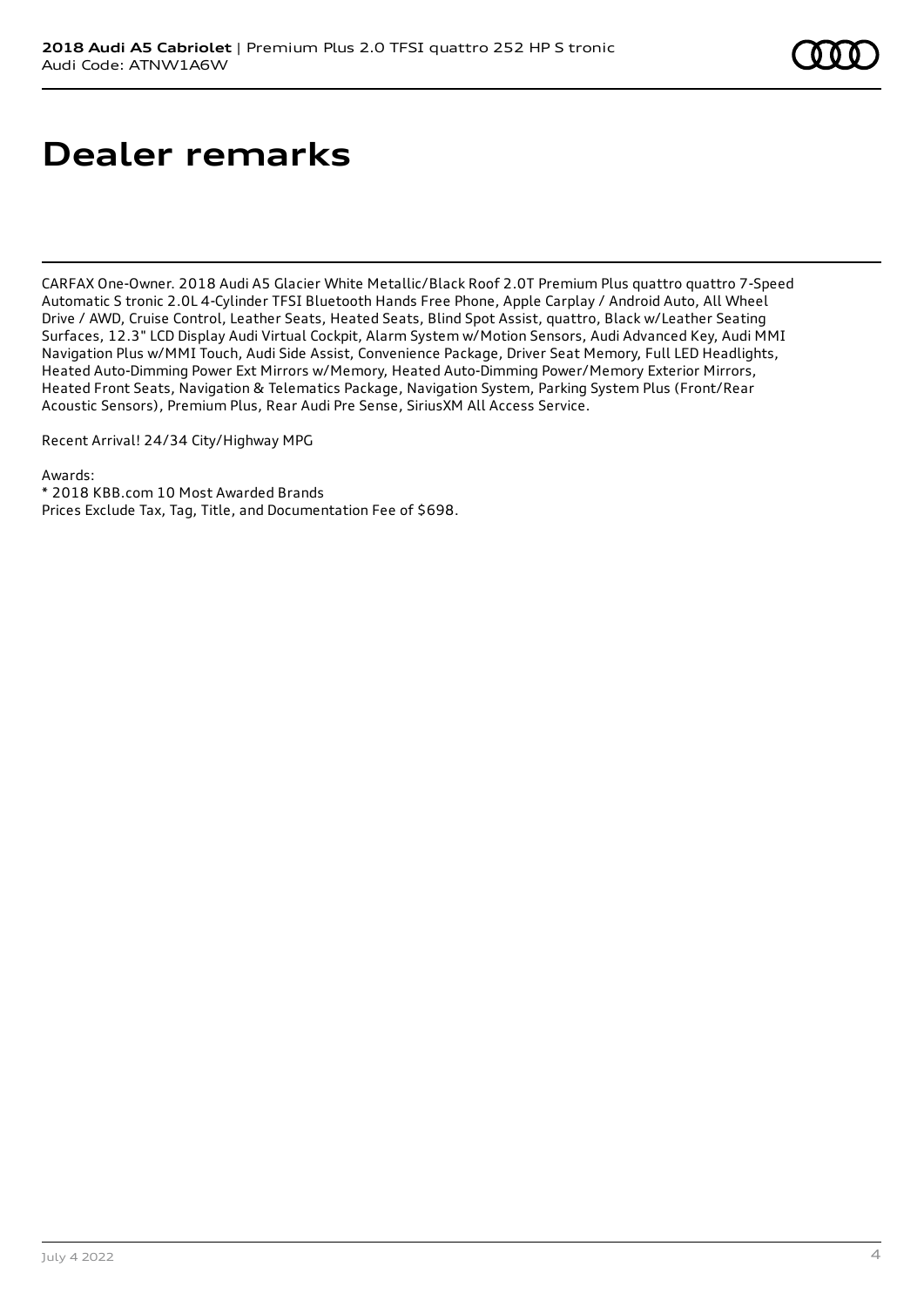# **Technical Specifications**

## **Engineering | Performance**

| Engine type                                 | Inline four-cylinder                         |
|---------------------------------------------|----------------------------------------------|
| Acceleration (0 - 60<br>mph)                | 6.0 seconds seconds                          |
| Engine block                                | Cast-iron                                    |
| Induction/fuel injection Turbocharged/TFSI® |                                              |
| Cylinder head                               | Aluminum-alloy                               |
| Horsepower                                  | 252 @ 5,000-6,000 @ rpm                      |
| Towing capacity                             | N/A lb                                       |
| stroke                                      | Displacement/Bore and 1984/82.5 x 92.8 cc/mm |
| Top track speed                             | 130 mph mph                                  |
| Torque                                      | 273 @ 1,600-4,500 lb-ft@rpm                  |
| Valvetrain                                  | 16 valve/DOHC with Audi valvelift            |

## **Transmission | Drivetrain**

| Gear ratios: 6th         | 0.508:1                                                                                     |
|--------------------------|---------------------------------------------------------------------------------------------|
| Gear ratios: 7th         | 0.386:1                                                                                     |
| Gear ratios: Reverse     | 2.75:1                                                                                      |
| Drivetrain type          | Dual-clutch automatic transmission<br>and quattro <sup>®</sup> all-wheel drive              |
| Gear ratios: Final Drive | 4.27:1                                                                                      |
| Gear ratios: 4th         | 1.057:1                                                                                     |
| Transmission             | Seven-speed S tronic® dual-clutch<br>automatic transmission and<br>quattro® all-wheel drive |
| Gear ratios: 5th         | 0.738:1                                                                                     |
| Gear ratios: 2nd         | 2.190:1                                                                                     |
| Gear ratios: 3rd         | 1.517:1                                                                                     |
| Gear ratios: 1st         | 3.188:1                                                                                     |

## **Electrical system**

| Alternator | 110-150 A   |
|------------|-------------|
| Battery    | 420 A/75 Ah |

## **Steering**

| Steering type                              | Electromechanical speed-sensitive<br>power steering |
|--------------------------------------------|-----------------------------------------------------|
| Turning diameter, curb- 37.7 ft<br>to-curb |                                                     |
| Steering ratio                             | 15.9:1                                              |

### **Suspension**

| Front axle | Five-link front independent steel<br>spring suspension |
|------------|--------------------------------------------------------|
| Rear axle  | Five-link rear independent steel<br>spring suspension  |
| Optional   | Sport suspension                                       |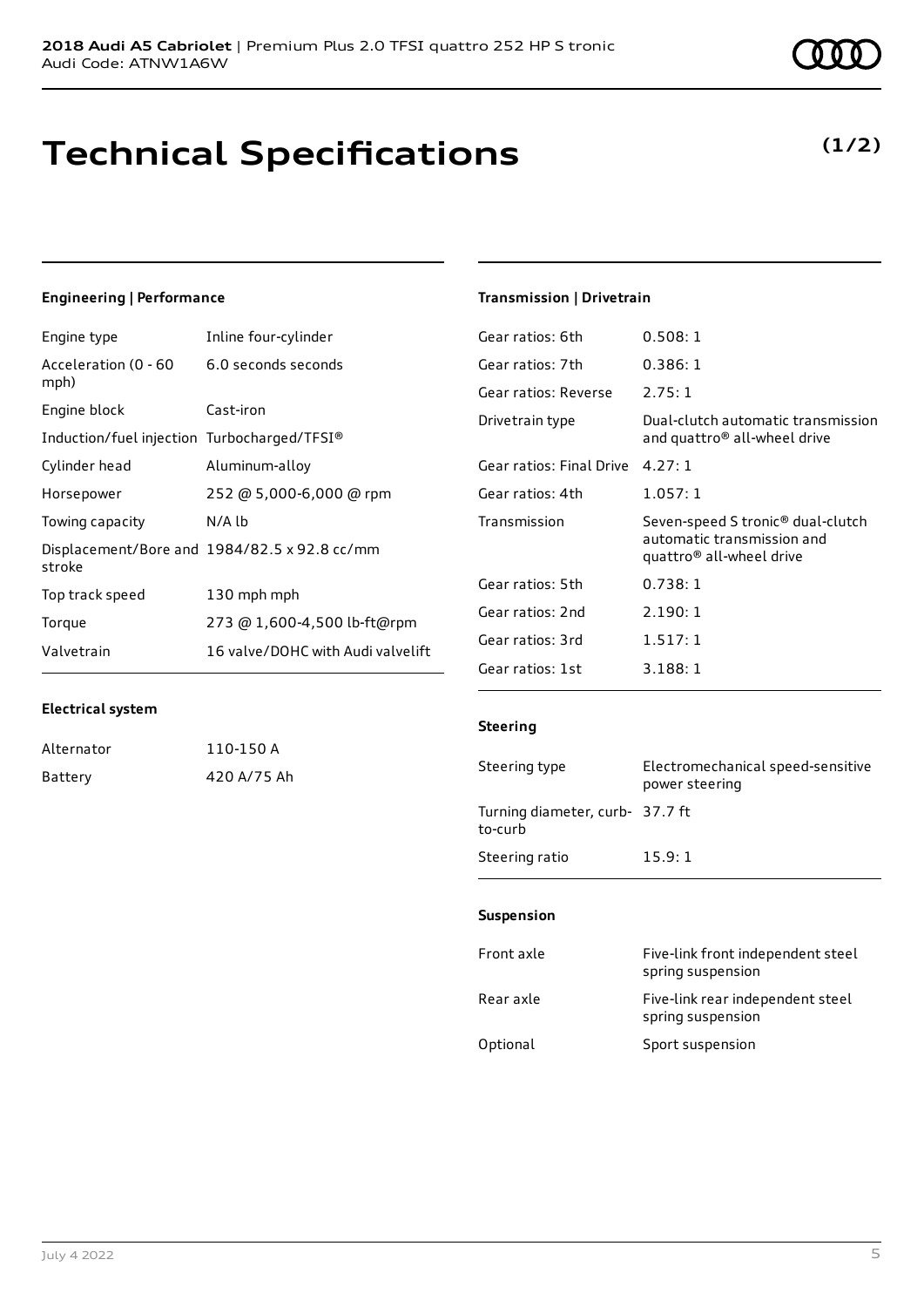# **Technical Specifications**

# **Brakes**

| Front brakes                  | 13.3 (ventilated disc) in                                                                 | Seating capacity                          | 4                                                            |
|-------------------------------|-------------------------------------------------------------------------------------------|-------------------------------------------|--------------------------------------------------------------|
| Rear brakes                   | Not known in                                                                              | Shoulder room, rear                       | 46.9 in                                                      |
| Parking brake                 | Electromechanical                                                                         | Leg room, rear                            | $33.1$ in                                                    |
|                               |                                                                                           | Shoulder room, front                      | 55.3 in                                                      |
| <b>Warranty   Maintenance</b> |                                                                                           | <b>EPA Class</b>                          | Tier 3 ULEV70                                                |
| Warranty                      | 4-year/50,000 mile Audi New                                                               | Head room, rear                           | 36.3 in                                                      |
|                               | Vehicle Limited Warranty                                                                  | Leg room, front                           | $41.3$ in                                                    |
| Maintenance                   | 12-month/10,000 mile (whichever<br>occurs first) NO CHARGE first<br>scheduled maintenance | Head room, front                          | 40.0 in                                                      |
|                               |                                                                                           | Cargo volume, rear<br>seatbacks up/folded | 7.2 (with roof open), 9.3 (with roof<br>closed) cu ft, cu ft |

**Interior measurements**

## **Exterior Measurements**

| Height                           | 54.4 in   |
|----------------------------------|-----------|
| Overall width without<br>mirrors | 72.7 in   |
| Length                           | 184.0 in  |
| Wheelbase                        | 108.9 in  |
| Drag coefficient                 | $0.30$ Cw |
| Overall width with<br>mirrors    | 79.9 in   |
| Track rear                       | 61.7 in   |
| Track front                      | 62.5 in   |
| Curb weight                      | 3,990 lb  |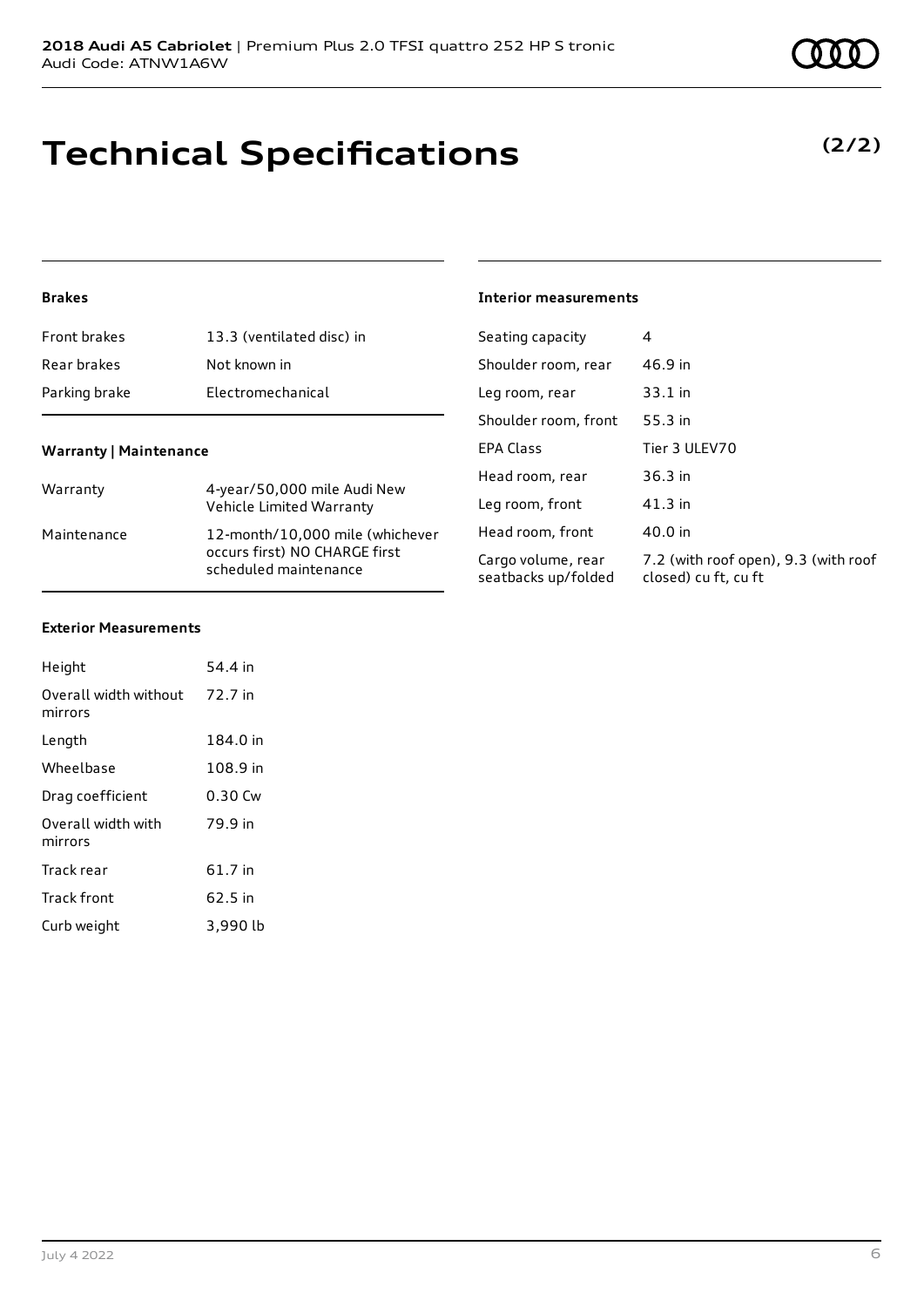

# **Contact**

Dealer **Audi Raleigh**

4000 Capital Hills Dr 27616 Raleigh NC

Phone: +19198768766 FAX: 9194318343

www: [https://www.audiraleigh.com](https://www.audiraleigh.com/)